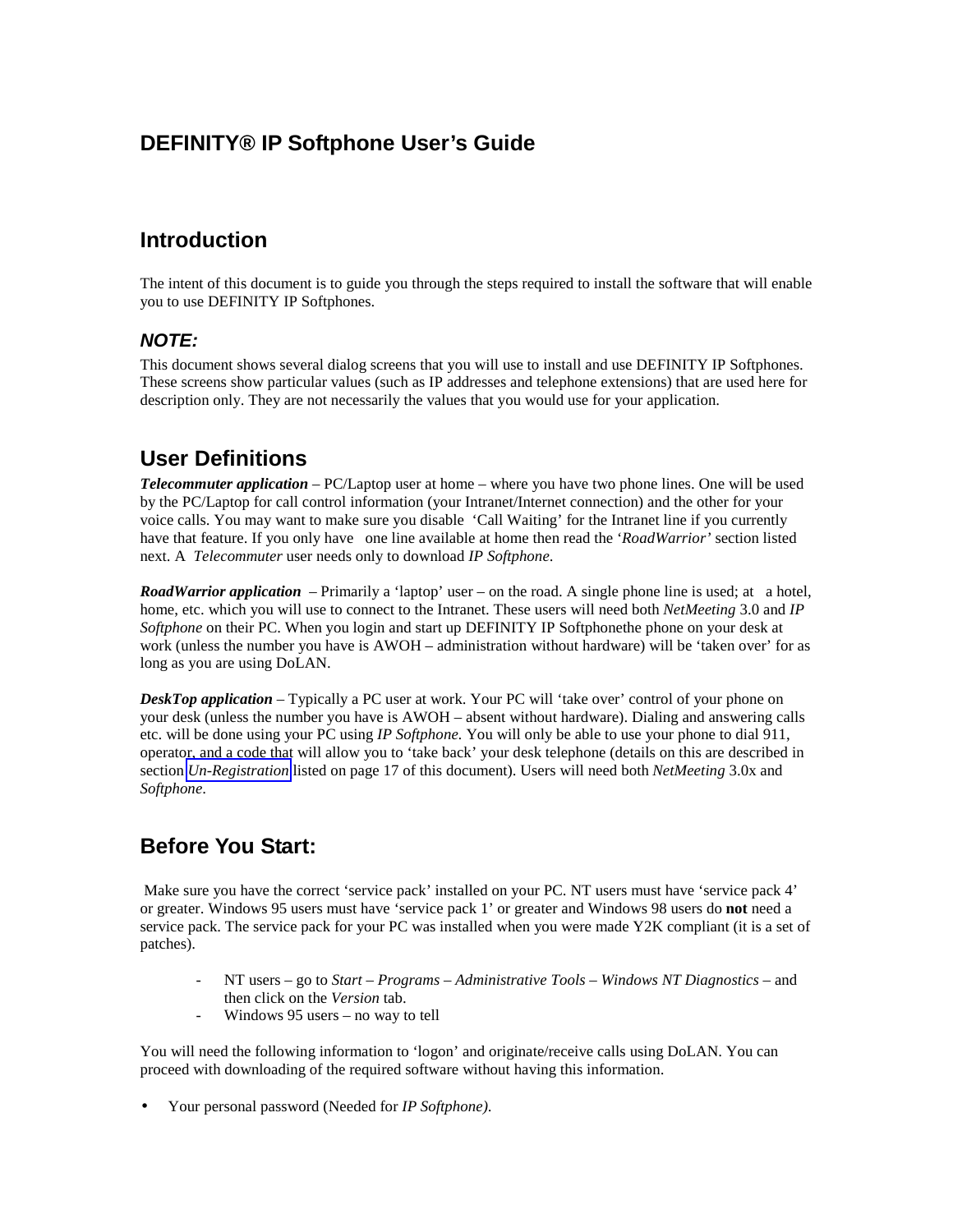- C-LAN IP address. (Needed by *IP Softphone*) ).
- The FAC for PSA *(Personal Station Access)* '*Associate'*
- Also read the **[PC/Laptop Requirements](#page-11-0)** section at the end of this document.

## **Start:**

### *Step 1 – install IP Softphone* **software**

To use a softphone application you must install the DEFINITY *IP Softphone* software*.* If you already have *IP Softphone* and will be installing a newer version – it is recommended that you first uninstall the older version.

Please **note** that you might consider closing any open applications now because when the *IP Softphone* download is complete you will be prompted to re-boot your PC.

Also **note**, that if you are a *PASSAGEWAY* user, installing *IP Softphone* will result in *PASSAGEWAY* being un-installed. The directory files you currently have with *PASSAGEWAY* will be preserved and will carry over to *IP Softphone*.

Follow these steps to start the:

- 1) Insert the DEFINITY IP Softphone CD into your CD-ROM drive. If the Autorun feature is enabled on your PC, the DEFINITY IP Softphone Setup dialog box appears. Go to Step 4.
- 2) Double-click on the My Computer icon on your desktop.
- 3) Double-click on the CD-ROM icon, and then double-click on **setup.exe**. The DEFINITY IP Softphone Setup dialog box appears.
- 4) Choose the **Next** button. The Check for Running Apps dialog box appears.
- 5) Choose the **Next** button. The Select Destination Directory dialog box appears.
- 6) Specify the destination folder, and then choose the **Next** button. The Select Components dialog box appears. You can select one of the following installation options:

### • **Standard Installation**

This option installs all of the DEFINITY IP Softphone applications. This is the suggested installation option.

### • **Custom Installation**

This option enables you to specify which DEFINITY IP Softphone applications you want to install.

7. Choose the appropriate button.

If you chose the **Standard Installation** button, the Standard Installation dialog box appears, displaying the components that will be installed. Choose the **OK** button to close this dialog box.

If you chose the **Custom Installation** button, the Custom Installation dialog box appears, displaying the installation options. Select the appropriate installation option button, and then choose the **OK** button.

8. Choose the **Next** button.

Follow the prompts to install the software.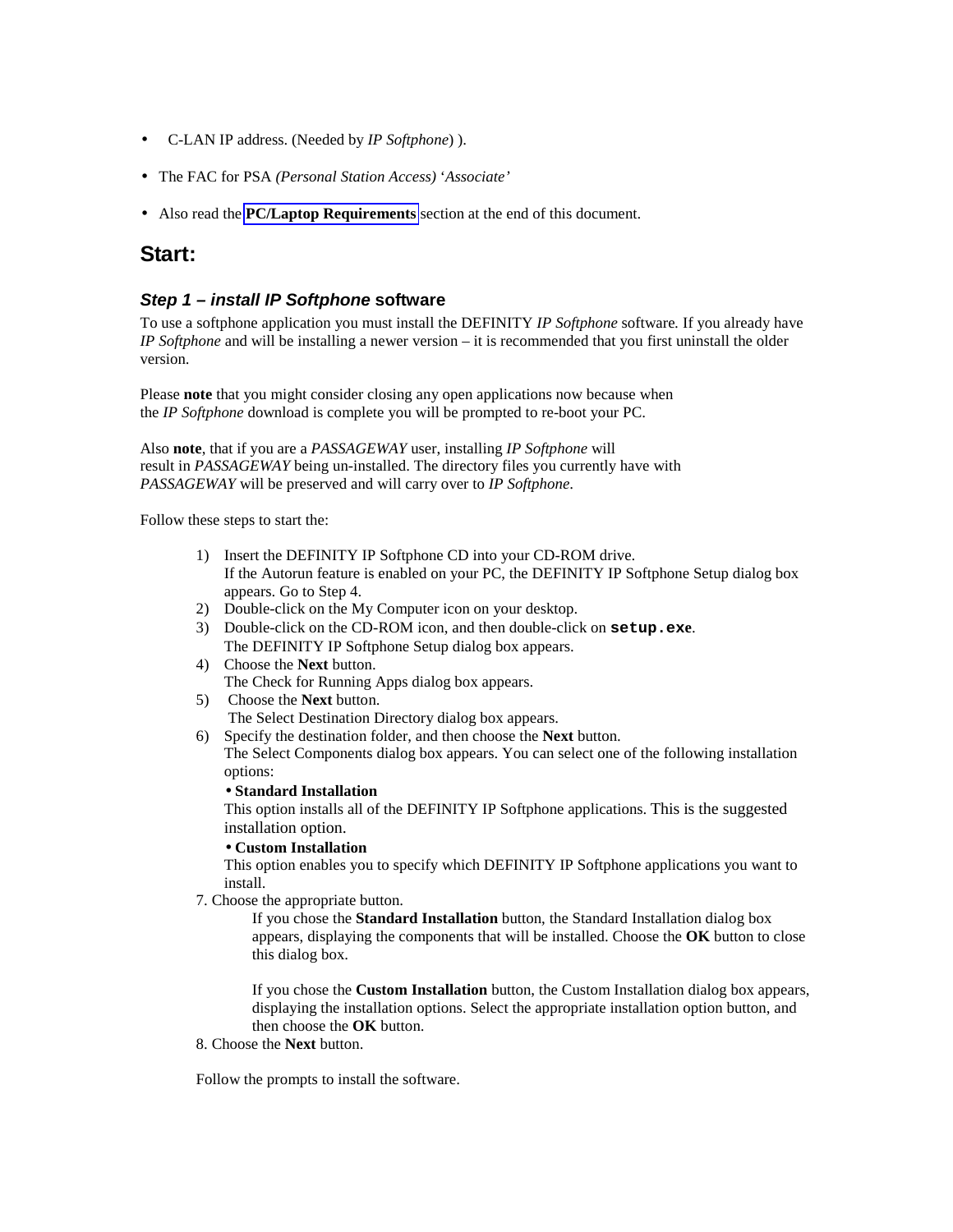## *Step 2 – Download NetMeeting 3.X*

If you currently have *NetMeeting* version 3.0 on your PC you must verify the following then you can skip this section. Bring up *NetMeeting* as shown below and click on the *Tools* tab. Then select *Options* and verify that '*Run NetMeeting in the background when Windows starts'* is **not** selected. This option should not be selected.

To verify your *NetMeeting* version do the following:

- click on the *NetMeeting* icon on your desktop

OR

click on '*start – programs – NetMeeting*'. This will bring up *NetMeeting*, which looks like this:



Next click on *Help* and select '*About Windows NetMeeting'* and read the version; you must have version 3.0 or higher. If you **do not** have *NetMeeting* installed or have an earlier version you must download the new version. If you are prevented from downloading *NetMeeting* due to an error message that *NetMeeting* is currently running on your PC then look for the *NetMeeting* icon on your bottom task bar. Right click on this and then select *exit*.

Start the download by going to:

http://www.microsoft.com/windows/*NetMeeting*

First click on their *'Download'* button and follow the instructions to complete the download. After downloading, setup *NetMeeting* by clicking on the '*Nm3X.exe'* file to install it.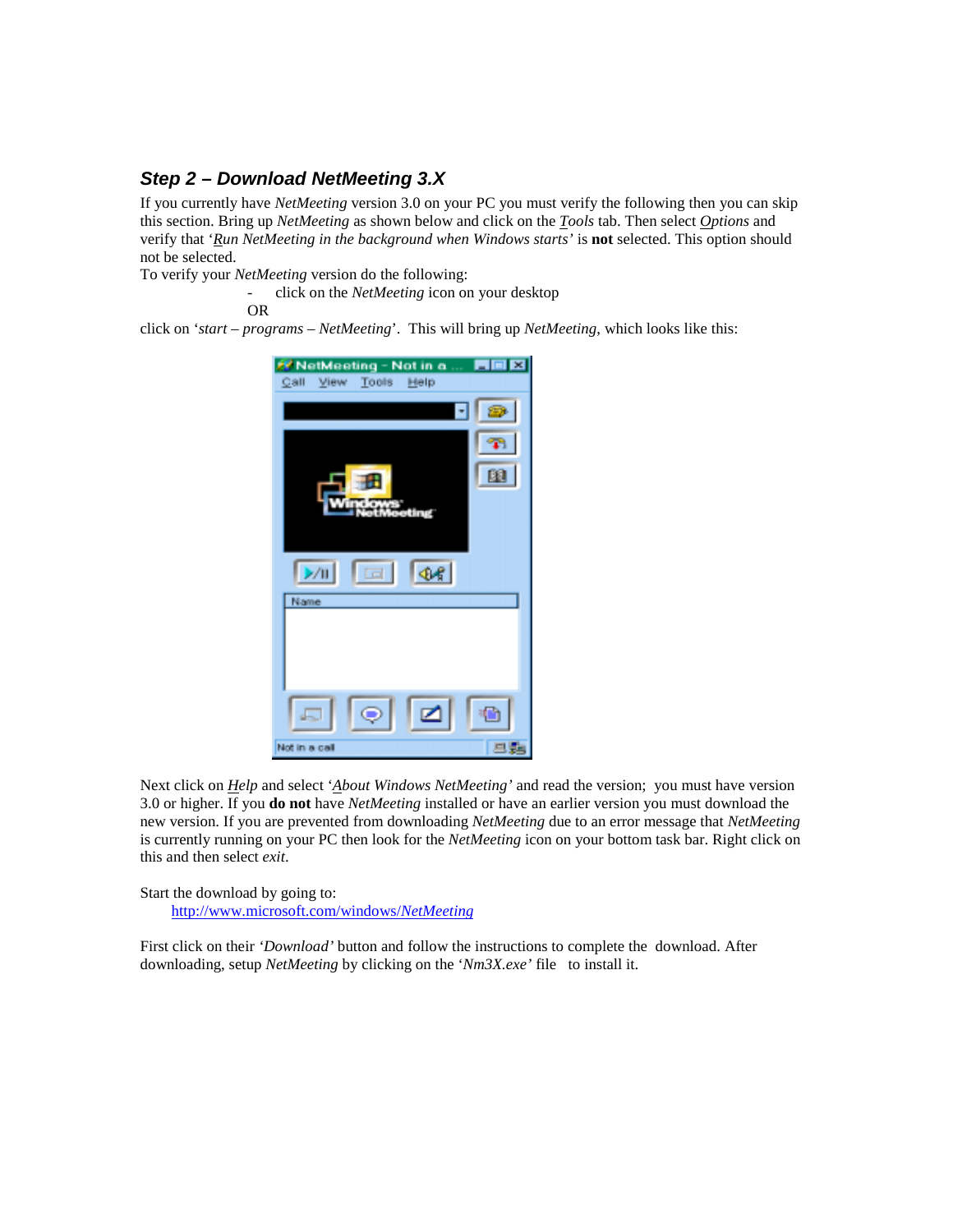# **Options:**

NetMeeting Options: There are some options that should be checked on *NetMeeting*. Click on *Tools* then on *Options*…



You will get the following:

| Options                                               |                                |                                                                                                       | <b>NE</b> |  |
|-------------------------------------------------------|--------------------------------|-------------------------------------------------------------------------------------------------------|-----------|--|
|                                                       | General Security Audio   Video |                                                                                                       |           |  |
|                                                       | My directory information       |                                                                                                       |           |  |
|                                                       |                                | Enter information others can use to find you in the Directory,<br>or see while in a meeting with you. |           |  |
|                                                       | <b>First name:</b>             | <b>Steven</b>                                                                                         |           |  |
|                                                       | Lact name:                     | Erickson                                                                                              |           |  |
|                                                       | E-mail address:                | swerick.sav@lucent.com                                                                                |           |  |
|                                                       | Location                       |                                                                                                       |           |  |
|                                                       | <b>Comments</b>                |                                                                                                       |           |  |
|                                                       | Directory Settings             |                                                                                                       |           |  |
|                                                       | Disactory.                     | ils. lucent.com                                                                                       |           |  |
|                                                       |                                | Do not list ny name in the directory.                                                                 |           |  |
|                                                       |                                | V Log on to a directory server when NetMeeting starts.                                                |           |  |
| Pun NetMeeting in the background when Windows starts. |                                |                                                                                                       |           |  |
| F Show the NetNeeting icon on the tackbar.            |                                |                                                                                                       |           |  |
|                                                       |                                | Advanced Calling.<br>Bandwidth Seltings                                                               |           |  |
|                                                       |                                | OK.                                                                                                   | Cancel    |  |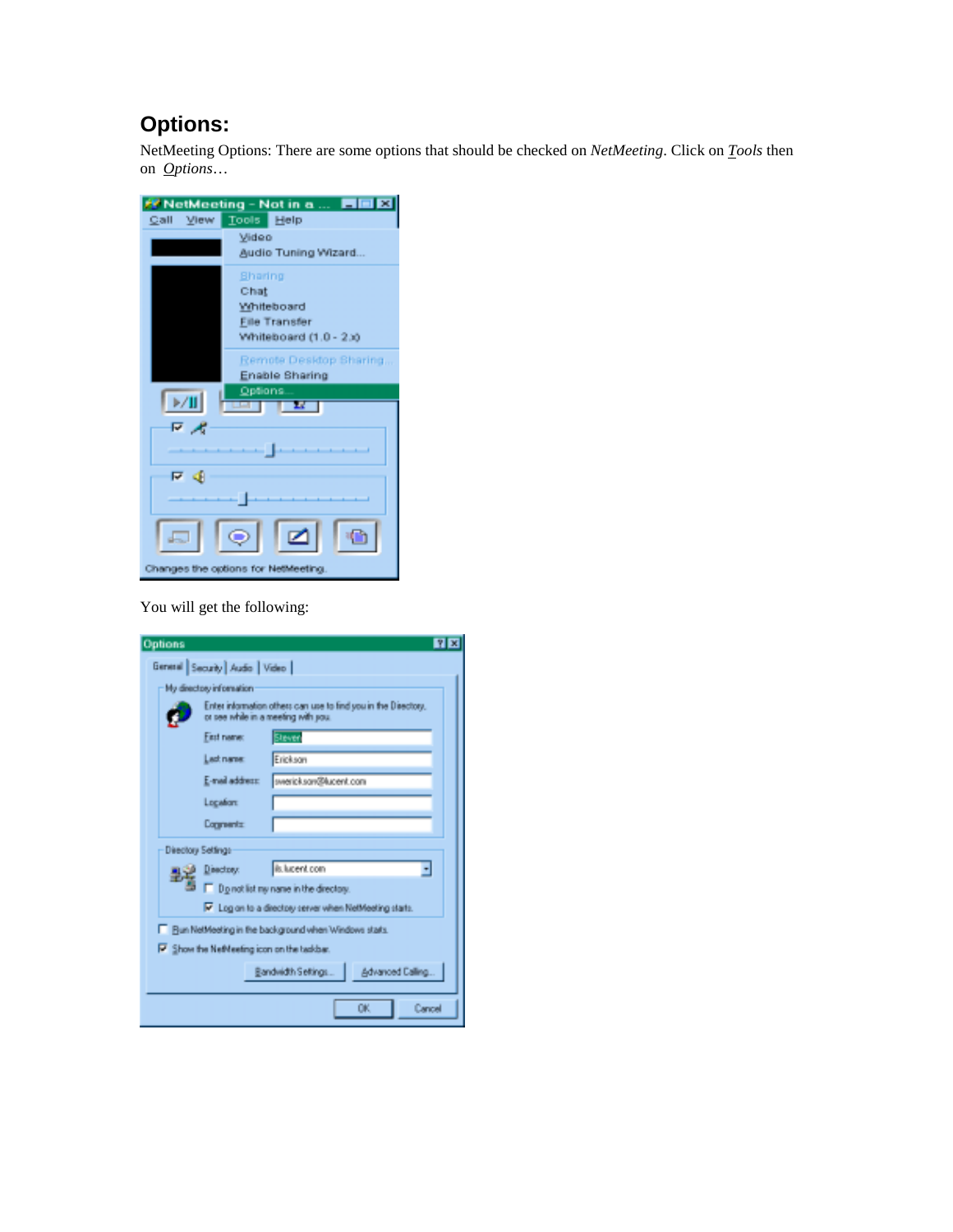## *Codec Selection*



Now select the *Audio* tab then select *Advanced Calling…* - this is where you select which Codec you will be using when using *NetMeeting*. Make sure '*Manually configure…'* is **not** selected.

### *Headsets*

Users can use the speakers and built-in microphone on their PC/Laptop or a headset. The following verifies the operation of your microphone and headset/speakers.

Using the *NetMeeting* window – select *Tools – Options – Audio*. The following will appear:

| Options         | 日日<br>General Security Audio   Nobel                                                                                                                                                                           |
|-----------------|----------------------------------------------------------------------------------------------------------------------------------------------------------------------------------------------------------------|
| <b>Governit</b> | Data for design and all car spot who accord and<br>College in a six particularly<br>P Augusticaly adult nurophone where visit is a call<br>T English Dean Enterprise expressed and it<br>[ ] and Wend. Abwend. |
|                 | Silence detection<br>IT Again steres intestor admitically (economical)<br><sup>C</sup> Let we adjust shower detectors to refl                                                                                  |
|                 |                                                                                                                                                                                                                |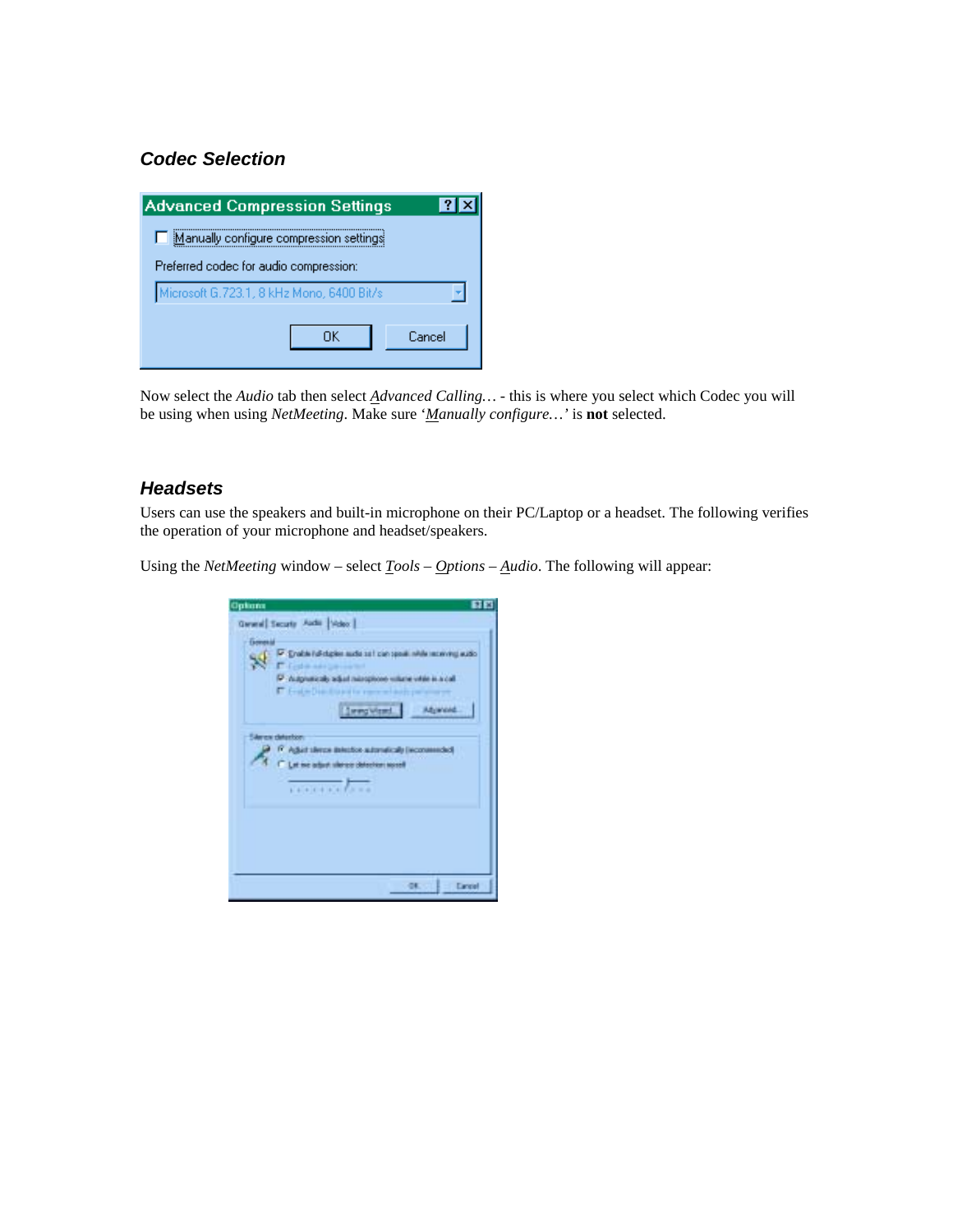Now select *Tuning Wizard* and the following appears:

| Audio Tuning Woord | .<br>At check to make runs that seur good<br>nes are connected and that playbach<br><b>A screenable</b><br>To adjust the playback you are the second bar<br>below. Club the Treat button to here a sensite con- |
|--------------------|-----------------------------------------------------------------------------------------------------------------------------------------------------------------------------------------------------------------|
|                    |                                                                                                                                                                                                                 |

Select the *Test* button and you should hear sound. When done, select the *Next* button.

| Audio Turing Woord | Desapadude<br>noting and he a<br>Please mad the lobsery last FRI you vit<br>e recognore seta vezad. Il s<br>affact its Indicate in a<br>Association in |
|--------------------|--------------------------------------------------------------------------------------------------------------------------------------------------------|
|                    | $4.1.1 - 1.1$<br><b>ATATATATATAT</b>                                                                                                                   |

If your microphone is working properly you should see the above 'color bar' move when you are speaking. Select *Next* and the following appears:



Click on *Finish*.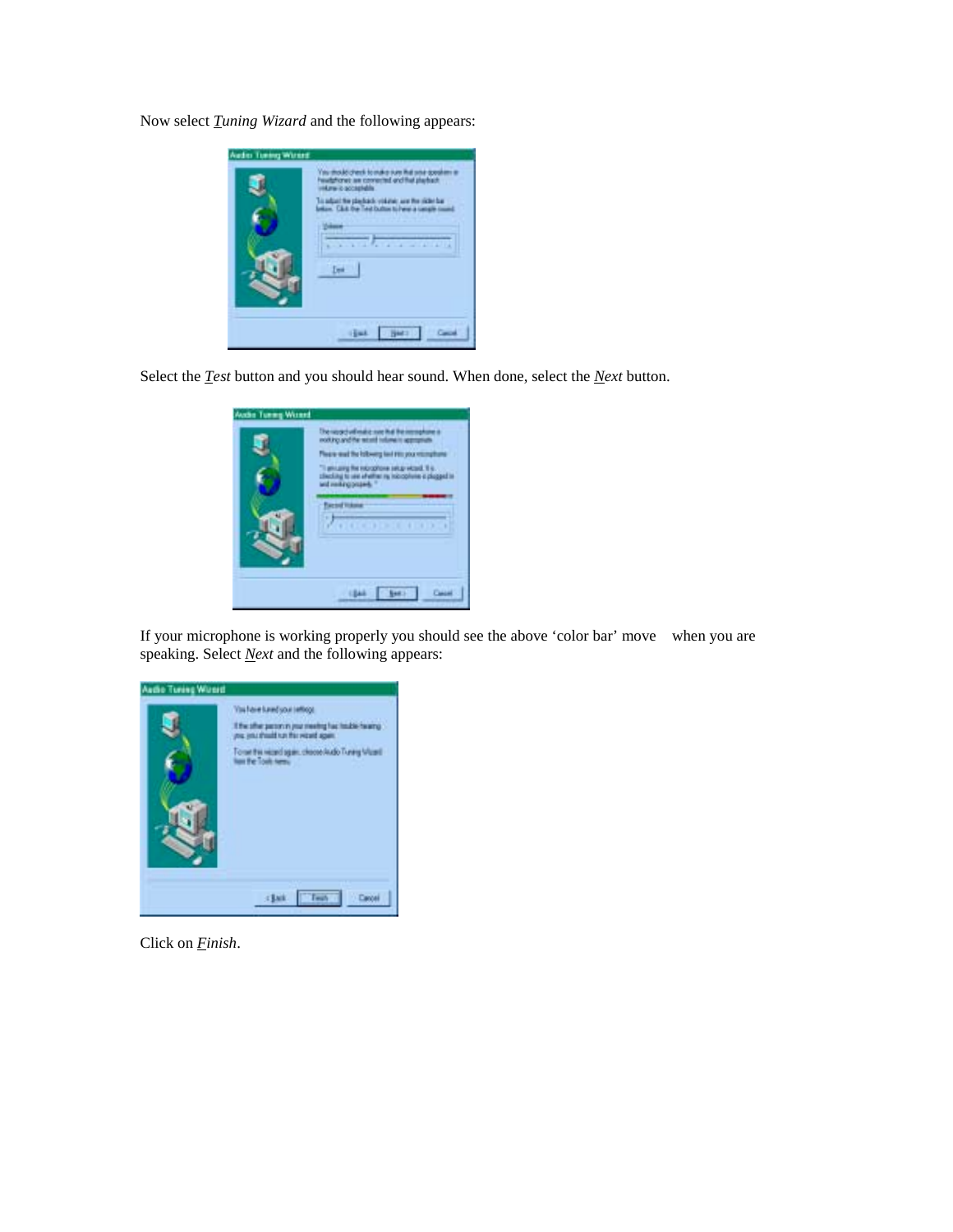# **Using DEFINITY IP Softphones**

## *Logging On*

The following will apply to **all** user types. Look for the *"DEFINITY Login"* icon on



your desktop and click on it. This will start the *IP Softphone* application running. If you are a *telecommuter application* or r*oadwarrior application* user, you will have to connect your PC/Laptop to our Lucent network as you normally do. The following window will appear:

| <b>SEE INITY®</b> Login           |                                                                  |                | $\blacksquare$ $\blacksquare$ $\blacksquare$ $\blacksquare$ |
|-----------------------------------|------------------------------------------------------------------|----------------|-------------------------------------------------------------|
| Login Information<br>Password     | Extension: 81821 le.g. 5555)<br>Remember password for next login |                | Luch                                                        |
| Server:                           | C DEFINITY Node Name<br>F IP Address                             | 192 11 126 231 |                                                             |
|                                   | <b>Call Control Application</b><br>DEFINITY IP Softphane         |                | Change                                                      |
| Vaice Cannection<br>Telephone at: | 82437                                                            | ▼              | Change                                                      |
| Log In                            | Cancel                                                           | Heb            | About                                                       |

The window above is the *IP Softphone* login window. Now enter the following:

- 1) *Extension:* this is your DCP extension number; the extension that you have been assigned on the Definity switch.
- 2) *Password*
- 3) Select *IP Address* and enter the IP address of the C-LAN (TN799B) that the softphone will be using
- 4) Call *Control Application:* select *DEFINITY IP Softphone*
- 5) *Voice Connection:*

 *Telecommuter application users***:** put in the number that you will be using for your voice calls (home phone etc.) and proceed to [step number '6'.](#page-8-0)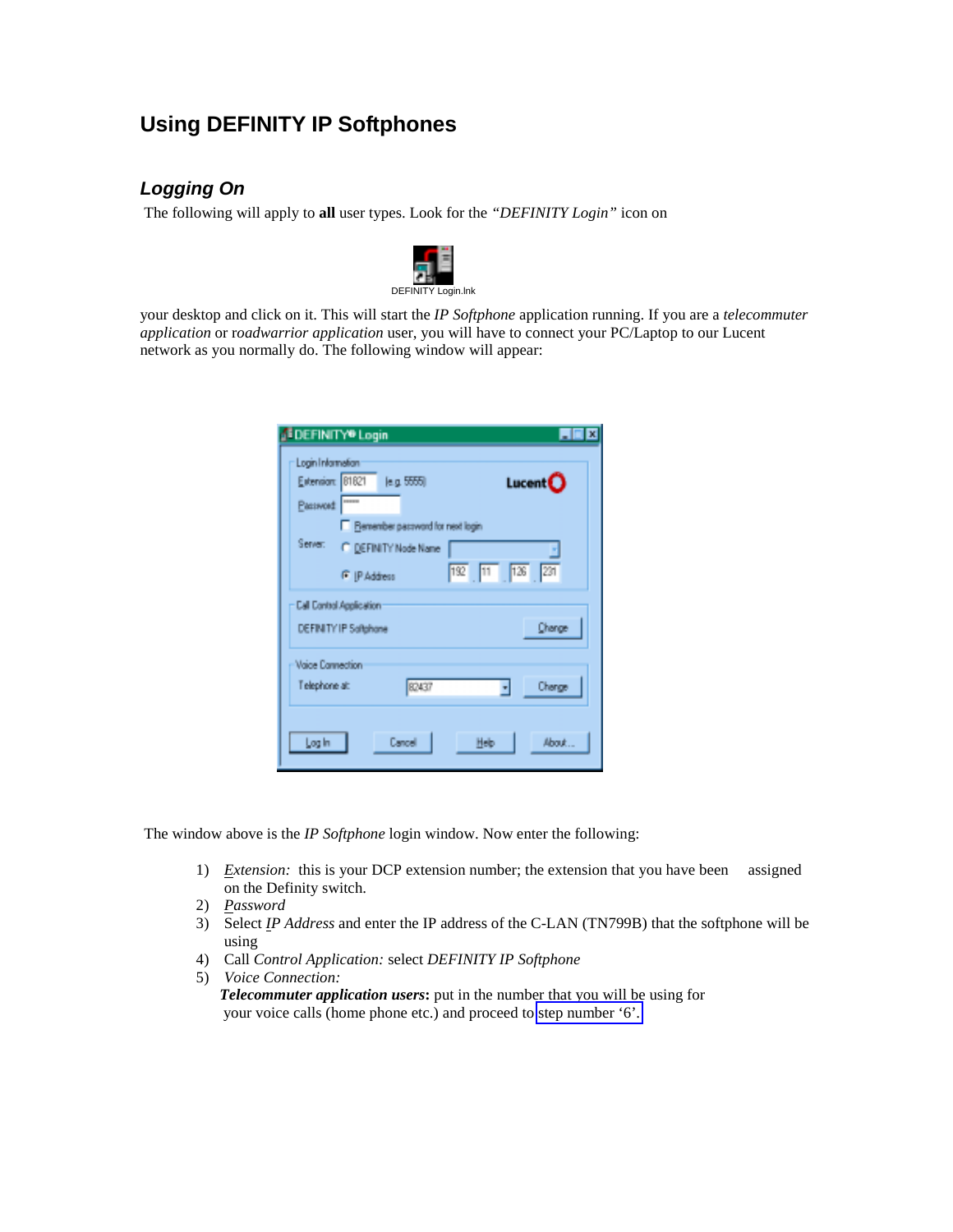*Roadwarrior/Desktop application* **users** - you should have *Microsoft NetMeeting 3.0x* displayed here. If not, then click on *Change* and the following will appear:

| <b>Voice Connection Configuration</b>       |                         | ⊠             |
|---------------------------------------------|-------------------------|---------------|
| Microsoft NetMeeting 3.0x                   |                         |               |
| Default Audio Application Configuration     |                         |               |
| <b>Bandwidth Settings:</b>                  | Local Area Network      |               |
| C Other H.323 Application                   |                         |               |
| Other H.323 Application Configuration       |                         |               |
| Application Name:                           |                         |               |
| Application Path:                           |                         | <b>Browse</b> |
| Startup Folder                              |                         |               |
| C Same as the application path listed above |                         |               |
| C Other folder                              |                         | Browser       |
| Application Arguments:                      |                         |               |
| <sup>6</sup> Telephone at:                  | 93035382437             |               |
|                                             | e.g. 9. 1(800) 555-5555 |               |
| OK.                                         | Cancel                  | Help          |

Select *Microsoft NetMeeting 3.0x* and then *OK*. Now you will be back to the *IP Softphone* login window again.

|                                                    | <b>DEFINITY® Login</b>                                                                  |                                                                      | $\blacksquare$ $\blacksquare$ $\times$ |
|----------------------------------------------------|-----------------------------------------------------------------------------------------|----------------------------------------------------------------------|----------------------------------------|
| Login Information<br>Extension: 81821<br>Password: | (e.g. 5555)<br><b>ABAKE</b>                                                             |                                                                      | Lucent $\mathbf O$                     |
| Server:                                            | $\nabla$ Remember password for next login<br>C DEFINITY Node Name<br><b>G</b> P Address | 192 11 126 231                                                       |                                        |
|                                                    | Call Control Application<br>DEFINITY IP Softphone                                       |                                                                      | Change                                 |
| Vaice Connection                                   | Microsoft NetMeeting 3.0x                                                               | Local Area Network<br>14400 bps modern<br>2B800 bps or faster modern | Change                                 |
| Log In                                             | Cance Local Area Network                                                                | Cable, xDSL or ISDN                                                  | About                                  |

If your *Microsoft NetMeeting 'Voice Connection'* does not have *Local Area Network* displayed – then click on *Change* and select it. If you are using a dial-up connection you **must** set the speed to *28800*.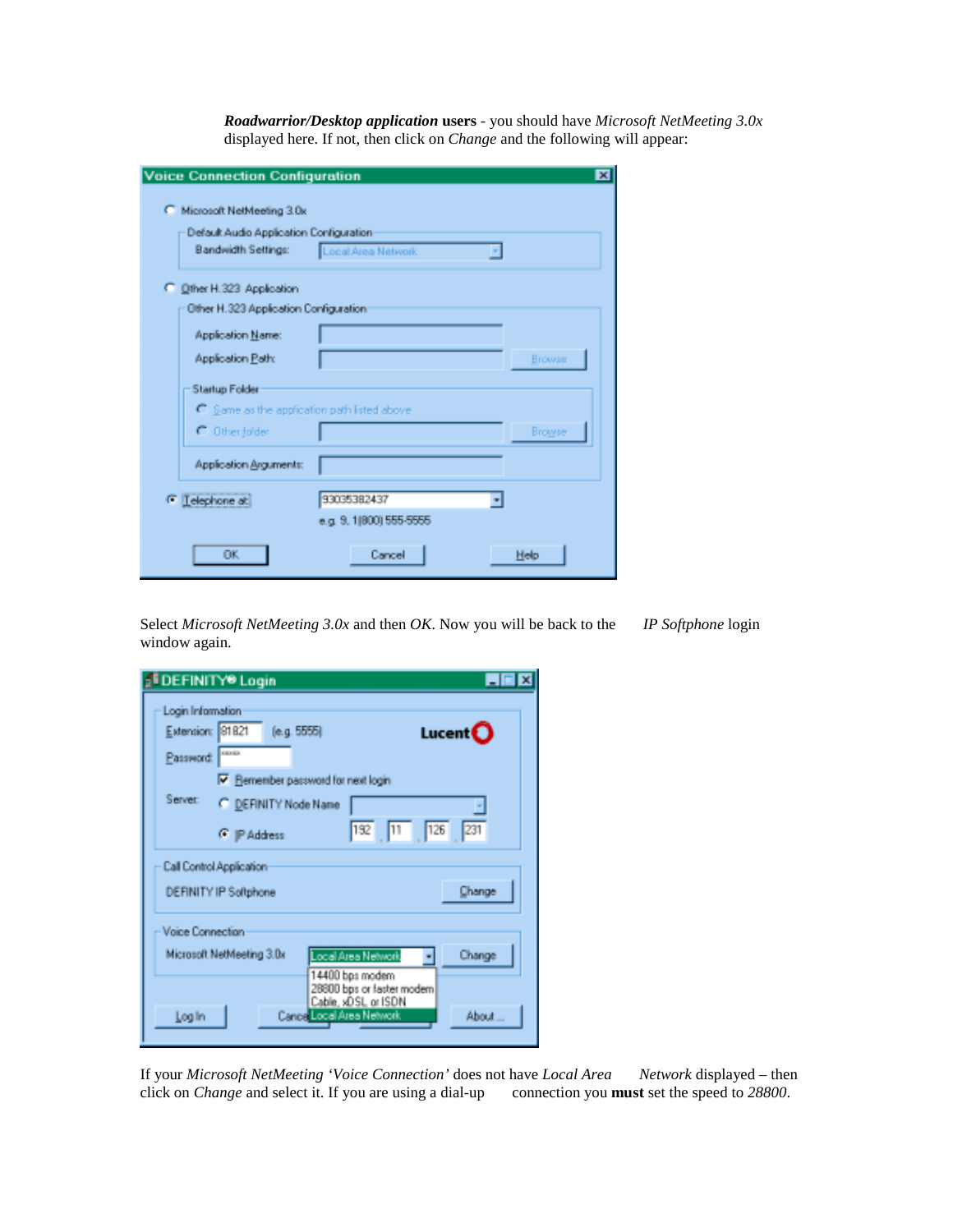<span id="page-8-0"></span>6) Click on *Login*

Now **note** that either or both of the following windows may appear:

| <b>Existing Login Detected</b><br>×                                                                  |
|------------------------------------------------------------------------------------------------------|
| The extension to which you are trying to log in is associated with a telephone or another softphone. |
| Choose the OK button to override that association, otherwise choose the Cancel button.               |
| ,,,,,,,,,,,,,,,,,<br>Cancel                                                                          |

Click *OK* if you see the above window. This may be removed in a later *IP Softphone* release.

| Verify Telephone Number                                                                                                                                                                                                                                                                                                                   |  |
|-------------------------------------------------------------------------------------------------------------------------------------------------------------------------------------------------------------------------------------------------------------------------------------------------------------------------------------------|--|
| You have requested a telephone voice<br>connection. We recommend that you make a test<br>call to verify that you have entered the telephone.<br>number correctly and that the number you provided<br>can be reached.<br>If the telephone number you entered cannot be<br>reached, choose the PC Audio Application on the<br>Login window. |  |
| $\Box$ Do not show this message again                                                                                                                                                                                                                                                                                                     |  |
| Help                                                                                                                                                                                                                                                                                                                                      |  |

Click *OK* if you see this window

- 7) If you are using your PC *Desktop* at work and it is taking over an existing DCP phone, *IP Softphone* will inform you of this.
- 8) Click on *'OK'*
- 9) If your login is successful two new windows will pop up on your screen *"DEFINITY IP Softphone"* (which is shown in the next section **(***[Registration](#page-9-0)***)**). and *"Login Established – your extension number"* shown below:

| your extension number<br><b>Login Established - 81821</b>           | $5110$ W $11$ OCTO W.<br><b>MEB</b> |
|---------------------------------------------------------------------|-------------------------------------|
|                                                                     | Lucent <sup>O</sup>                 |
| Loppedinia: II1621 wildwin<br>Terrinal Type: 8434D<br>Link is tan   |                                     |
| Do not show this screen on suppendul login<br><b>Choe</b><br>Hinday | About                               |

Note: clicking on the '*Close'* button will not log you out of your *Softphone* session.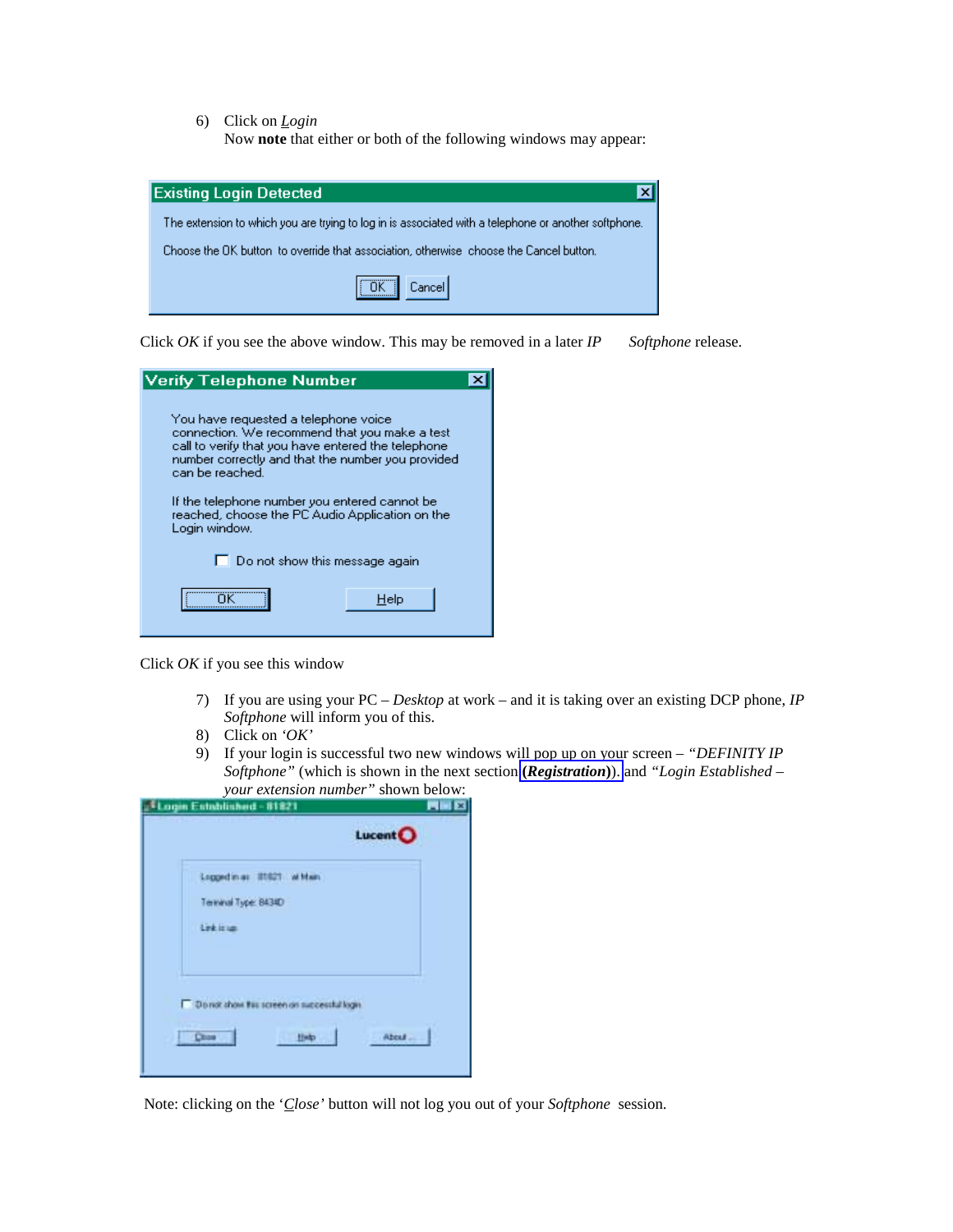## <span id="page-9-0"></span>*Registration*

Registration is the process that *IP Softphone* and *NetMeeting* communicate with DEFINITY and exchange information (i.e., password, IP address, etc.). DEFINITY uses this information for establishing and routing calls to and from the *IP Softphone/NetMeeting* complex. It is during the registration that *IP Softphone* will take over your DCP set – if you have a physical set. If you get a pop-up window that will ask you if you want to 'override' – answer 'yes'. If you don't get a pop-up window then you have a set assigned as AWOH – administration without hardware.

The following is the *"DEFINITY IP Softphone"* window:

| HEE<br><b>DEDEFINITY IP Softphone - 81821</b>                                                                  |
|----------------------------------------------------------------------------------------------------------------|
| Eile Edit View Options Help                                                                                    |
| Aniser 1                                                                                                       |
| Antiver 2                                                                                                      |
| Answer                                                                                                         |
| 同<br><b>Dist Now</b><br>ᅱ<br>Enter phone number:                                                               |
| <b>ED</b><br>$=$<br>蠿<br>Redal<br>Dialpad<br>Transfer Conf Mgr Notes<br>Hold<br>Phonebook.<br>Log<br>Directory |
| Current Volume; PC Vol<br>Mute<br>Auto-Task<br>Script Ed<br>Messages                                           |
| Function Buttons:                                                                                              |
| ╭<br>╭<br><b>AUDDO</b><br>↙                                                                                    |
| ◢                                                                                                              |
| ∕<br>╭<br>╭                                                                                                    |
| ◢                                                                                                              |
| Lucent <sup>(</sup>                                                                                            |

As part of the registration, *NetMeeting* is started also. Your PC/Laptop is now ready to make/receive calls. At this point, the user's DCP set on their desk (if they have one) will now have limited capabilities due to its being 'taken over' – all calling will be controlled by *IP Softphone.*

## *Making A Call*

To originate a call:

- enter the number in the *Enter phone number* field
- click on *Dial Now*

*Telecommuter application* – after dialing, your 'call-back' phone will ring – answer it and you will hear ringback as the party you called will now be ringing.

*Roadwarrior/ Desktop* - you will hear ringback on your headset (or PC/Laptop speakers).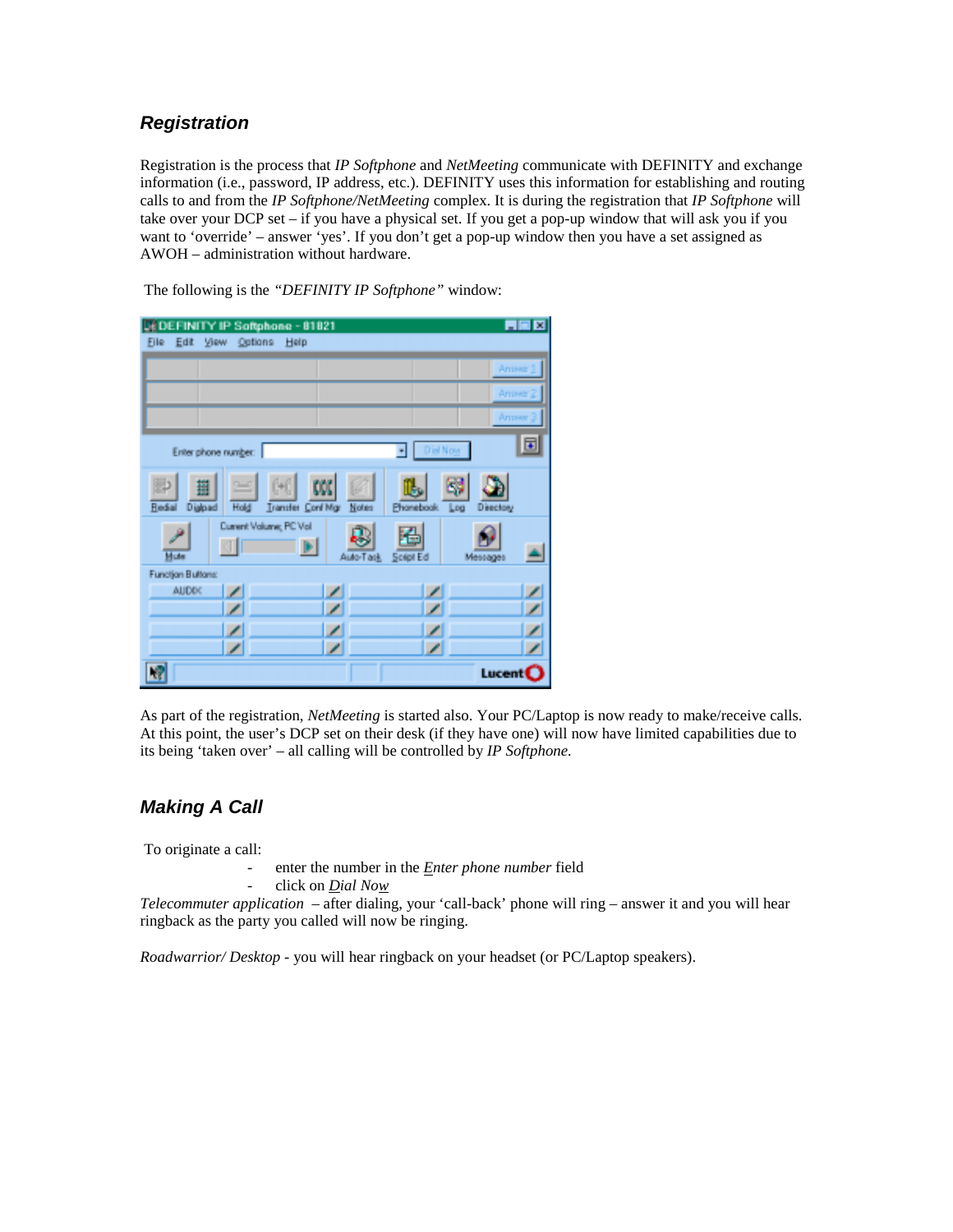## *Receiving A Call*

*Telecommuter application* – Both the *IP Softphone* and your 'call-back' phone will ring. Click on the *IP Softphone* and answer it AND answer your ringing 'call-back' phone. If your 'call-back' phone rings but *IP Softphone* does **not** – then you are receiving a Central Office call – one which is not being routed by the DEFINITY switch.

*Roadwarrior/Desktop - Softphone* will alert – answer the call by clicking on the *call appearance button.* Talk path will be on your headset or speakers.

## *Disconnect A Call*

Press the *'hang up'* button for the call appearance of the active call.

## *Other Features*

Users can also put calls on hold, answer/originate a call on another line appearance, do conferencing etc.

## <span id="page-10-0"></span>*Un-Registration/Logoff*

When you are done with your DEFINITY *Softphone* or done with *DoLAN*, you can un-register by performing the following:

Go to your task bar and look for a 'handset and telephone' symbol. 2) Now 'right *Click*' on the symbol and select *logoff*.

 For **all** users – un-registration does **not** return control to your DCP phone. In order to get control of your DCP set back you **must** do the following:

- 1) Dial *PSA* FAC user then receives dial tone again
- 2) Dial your extension number (DCP set that you want to get back control of) followed by a *'#'*
- 3) Dial your personal station password (security code) followed by *'#'*

#### Note:

if your extension is AWOH (administered without hardware) you will not have to perform the above steps 3 through 5. - **never** dial the *PSA Associate* code unless steps 1 or 2 above have been done first.

### *Other*

- if your PC/Laptop crashes you will be un-registered
- if your *IP Softphone* application is killed you will be un-registered
	- **you can stay logged in, registered for as long as you want**

Person on the other end can't hear you very well? You've called or received a call from someone and they are complaining that they don't hear you very good. Then you need to check what your audio source is set at – it could be defaulted to a camera (even if you don't have one). Do the following on your PC: Go to *Start – Programs – Winnov Videum NT – Audio Panel –* select *Options – Properties.* Select *Recording* and *OK.* Select *Mic.* if it is not selected already. This will now allow your audio input to be taken from your headset microphone.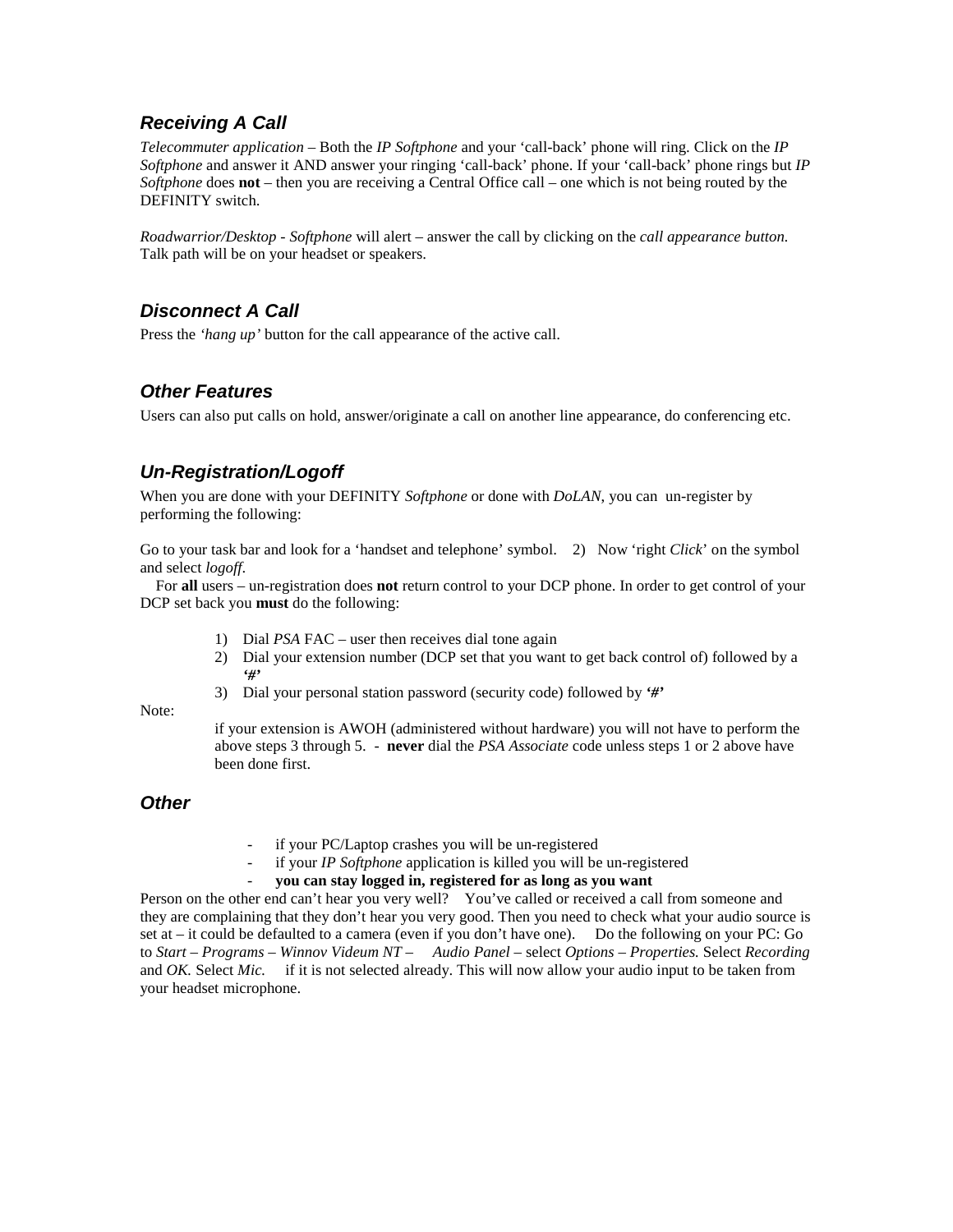# <span id="page-11-0"></span>**PC/Laptop Requirements**

#### **NetMeeting**

System Requirements and Setup

Microsoft(R) Windows(R) NetMeeting(R) enables real-time audio, video, and data communication over the Internet. NetMeeting requires the following minimum configuration:

- \* Microsoft Windows 95 or Windows 98
- \* 90 megahertz (MHz) Pentium processor
- \* 16 megabytes (MB) of RAM
- \* Microsoft Internet Explorer version 4.01 or later

--or--

- \* Microsoft Windows NT version 4.0 (Microsoft Windows NT 4.0 Service Pack 3 or later is required to enable sharing programs on Windows NT.)
- \* 90 MHz Pentium processor
- \* 24 MB of RAM.
- \* Internet Explorer version 4.01 or later

It is strongly recommended that you uninstall earlier beta versions of Microsoft NetMeeting before installing this version.

If you use special characters when typing the installation location for NetMeeting during Setup, such as "\\", extended ANSI, or double-byte characters, NetMeeting may not install correctly.

If you are dual booting between Windows 95 or Windows 98 and Windows NT, you must install NetMeeting from within each operating system using separate folders. NetMeeting does not run properly from one default installation directory on both operating systems on a dual boot computer.

NetMeeting works best with a fast Internet connection, such as a 56 kilobytes per second (kbps) or faster modem, or a local area network (LAN).

For best viewing results, use 800x600 resolution or higher. You can also use compact mode.

In NetMeeting packages created with the Resource Kit, the Help may reference user interface elements that don't exist in the customized version of NetMeeting.

You must have a 32-bit TCP/IP stack and Windows sockets interface to use NetMeeting. NetMeeting has been tested with the 32-bit TCP/IP and Windows sockets built into Windows 95, Windows 98, and Windows NT version 4.0.

NetMeeting does not function properly over SLIP connections or other simulated SLIP/PPP connections.

For information about product support, see the Support.txt file in your Windows folder or NetMeeting folder.